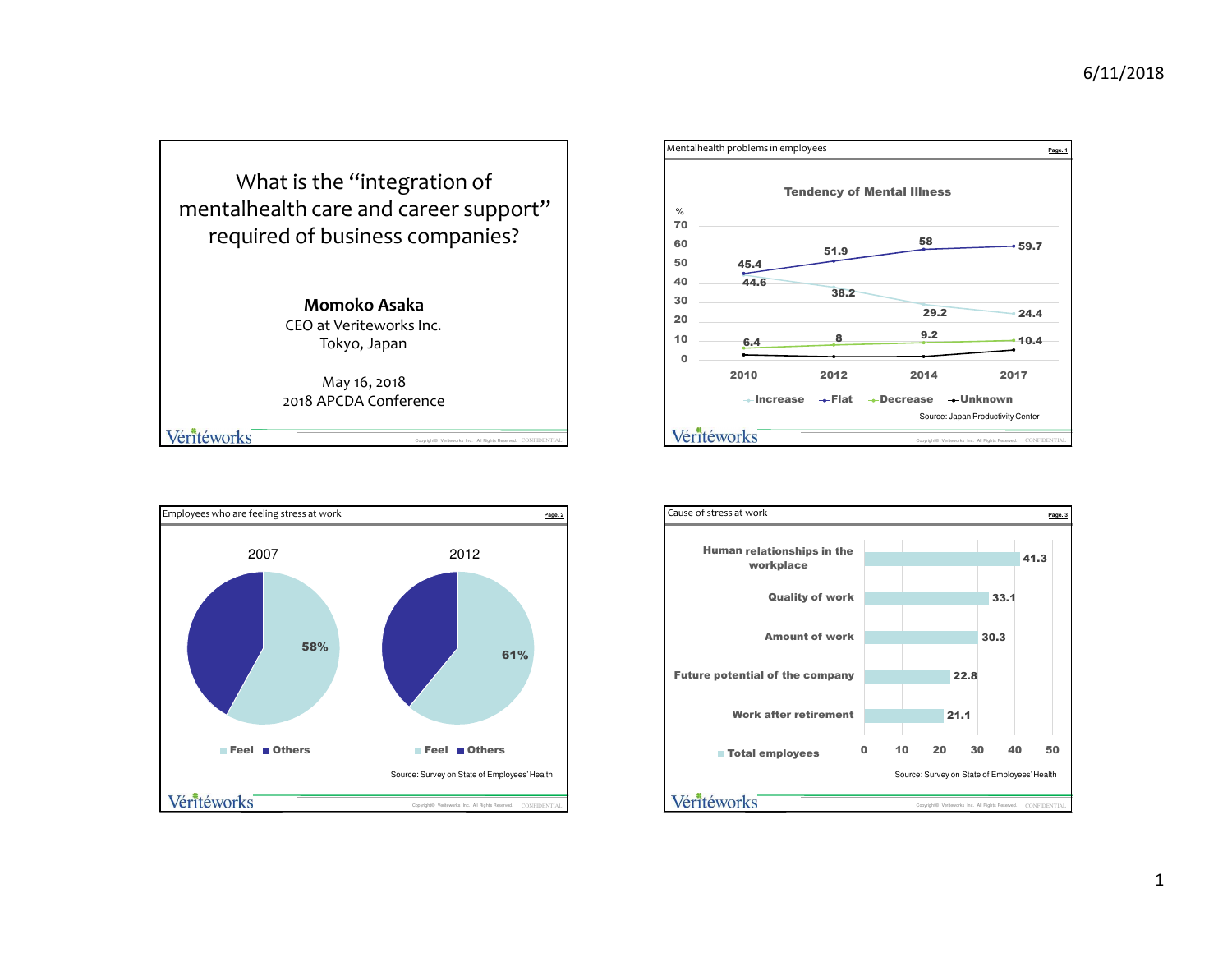





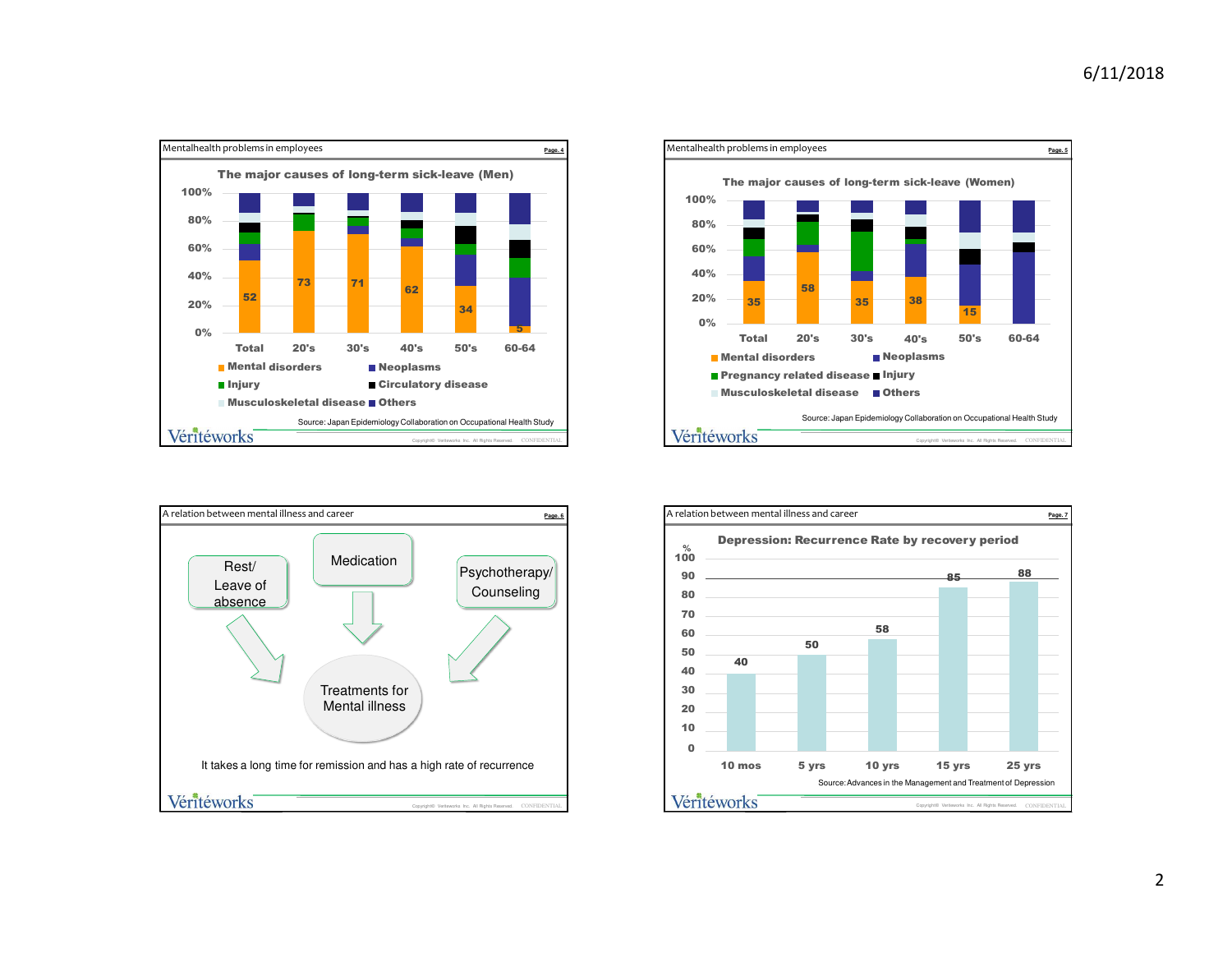

| Case Study<br>Page, 10                                                                                                                                                                                              |
|---------------------------------------------------------------------------------------------------------------------------------------------------------------------------------------------------------------------|
| Client A: 45-year-old male as an IT engineer                                                                                                                                                                        |
| 3 years ago he has transferred to the present place of working.<br>His previous place of work was from the same kind of business<br>therefore his working experience was quite long.                                |
| Due to the staff reassignment in May, he asked for a promotion to a<br>managerial position, but unfortunately, his request was rejected.                                                                            |
| Given his personal pride due to working hard for 3 years after mid-<br>career hiring, this result was quite disappointing. Later he became<br>stressful day by day and his mood fell down causing sleepless nights. |
| He was advised by his boss and came to consult with a career<br>counselor on a company contract.                                                                                                                    |
| Véritéworks<br>Copyright@ Veriteworks Inc. All Rights Reserved                                                                                                                                                      |



| Case Study                                                                                                                                                                                                                                                                                                                                                                                 | Page, 1 |
|--------------------------------------------------------------------------------------------------------------------------------------------------------------------------------------------------------------------------------------------------------------------------------------------------------------------------------------------------------------------------------------------|---------|
| His primary complaint:                                                                                                                                                                                                                                                                                                                                                                     |         |
| He could not accept that he could not be promoted to a managerial<br>position. He can not see the direction of career in the company in the<br>future which makes uneasy his further career making.                                                                                                                                                                                        |         |
| After career counseling:                                                                                                                                                                                                                                                                                                                                                                   |         |
| While counselor accepted and evaluated Mr. A's hard work so far, he<br>could calm down and admit he was overwhelmed with career ups for<br>all this time.                                                                                                                                                                                                                                  |         |
| Eventually he could understand that getting to the managerial position<br>has become the main goal in making his career, so at first he could re-<br>consider the meaning of the current job and whether working with full<br>power could eventually become a closest way to career development<br>he aimed at during the counselling period so his depressed mood<br>gradually went away. |         |
| Véritéworks<br>Copyright@ Veriteworks Inc. All Rights Reserved<br><b>CONFIDENTIA</b>                                                                                                                                                                                                                                                                                                       |         |